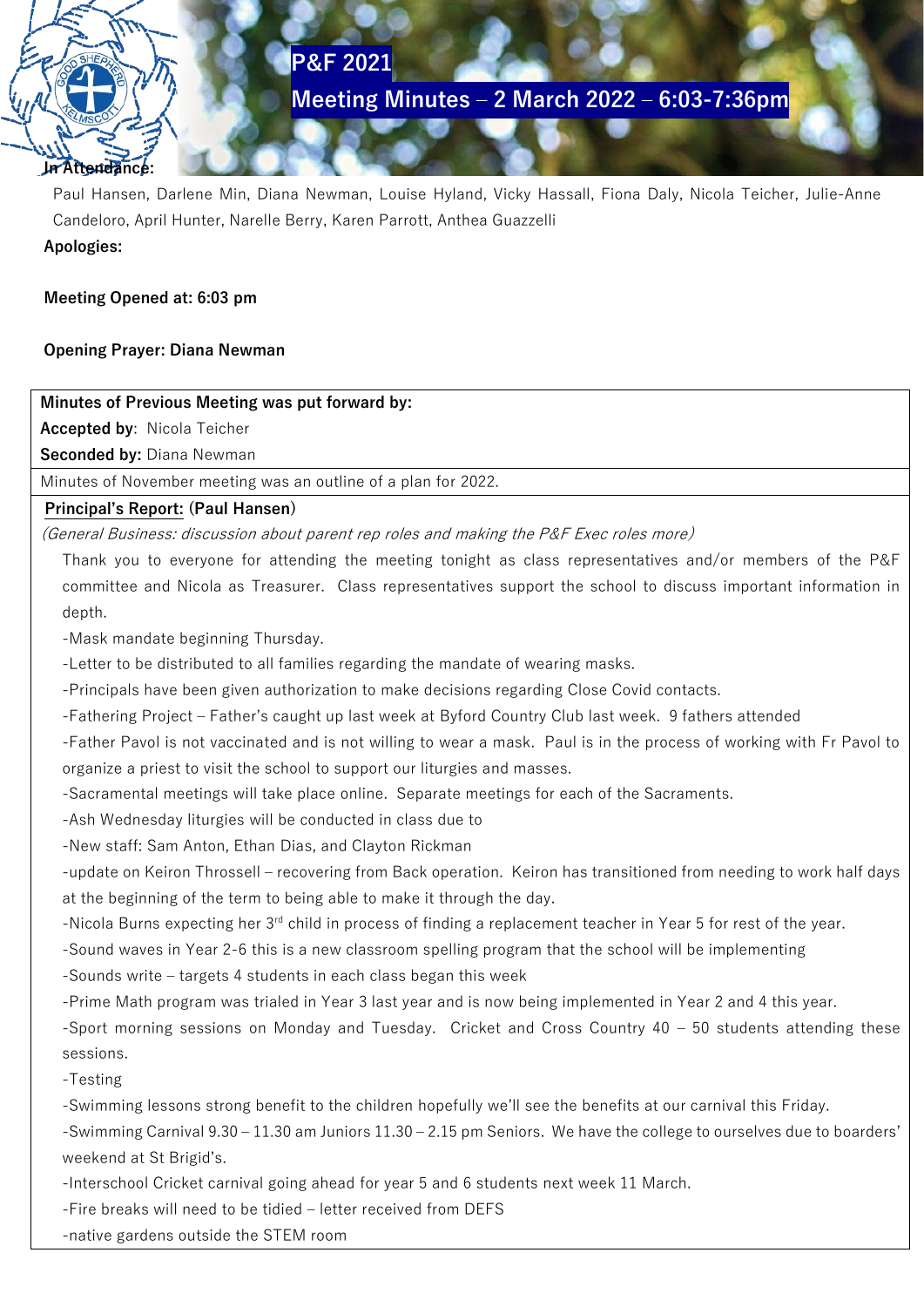| -limestone wall outside Pre-primary was installed during summer holidays |               |                |  |  |
|--------------------------------------------------------------------------|---------------|----------------|--|--|
| -process to look at water consumption                                    |               |                |  |  |
| -recent new students from Uganda, Zambia and Victoria                    |               |                |  |  |
|                                                                          |               |                |  |  |
|                                                                          |               |                |  |  |
|                                                                          |               |                |  |  |
|                                                                          |               |                |  |  |
|                                                                          |               |                |  |  |
|                                                                          |               |                |  |  |
|                                                                          |               |                |  |  |
| Correspondence In:                                                       |               |                |  |  |
| <b>Nil</b>                                                               |               |                |  |  |
| <b>Correspondence Out:</b>                                               |               |                |  |  |
| Nil                                                                      |               |                |  |  |
|                                                                          |               |                |  |  |
| Treasurer's Report: (Nicola Teicher)                                     |               |                |  |  |
|                                                                          |               |                |  |  |
|                                                                          |               |                |  |  |
|                                                                          |               |                |  |  |
| P&F Meeting - 1 <sup>st</sup> March 2022 Treasurer's Report              |               |                |  |  |
|                                                                          |               |                |  |  |
|                                                                          |               |                |  |  |
| Current bank balance - \$29,228.35                                       |               |                |  |  |
| 中Cashflow Statement                                                      |               |                |  |  |
| <b>DATE</b><br><b>DESCRIPTION</b>                                        | <b>AMOUNT</b> | <b>BALANCE</b> |  |  |
| <b>OPENING BALANCE</b><br>9 Nov                                          |               | \$28,845.65    |  |  |
| Fathering project returned funds<br>12 Nov                               | \$52.70       | \$28,898.35    |  |  |
| Dad's camp returned funds<br>26 Nov                                      | \$330.00      | \$29,228.35    |  |  |
|                                                                          |               |                |  |  |
| <b>CLOSING BALANCE</b><br>23 Feb                                         |               | \$29,228.35    |  |  |
|                                                                          |               |                |  |  |
|                                                                          |               |                |  |  |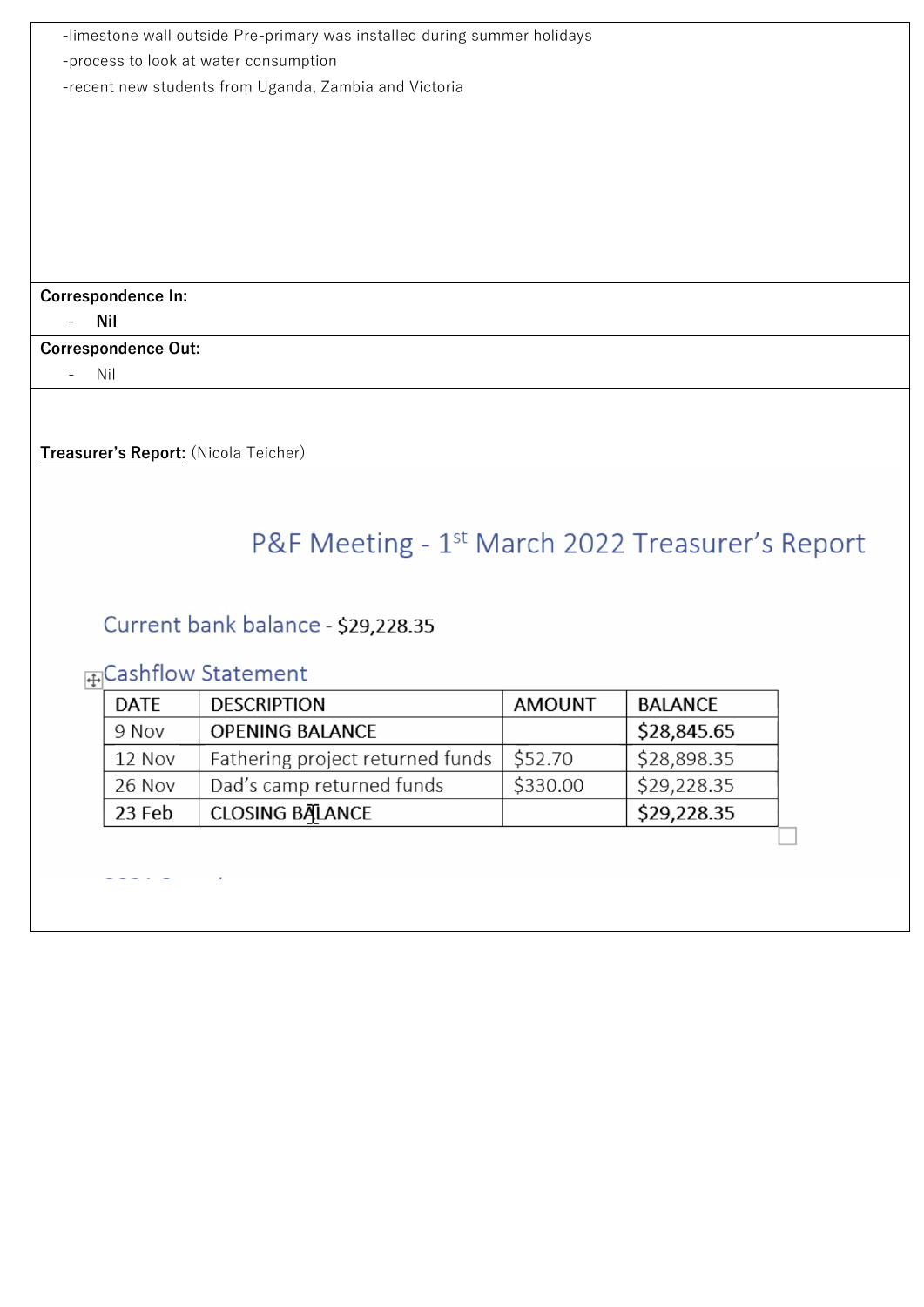# 2021 Spend

| Welcome back BBQ                                | $-5500$     |
|-------------------------------------------------|-------------|
| Easter Raffle                                   | $-5140.31$  |
| Communion and Graduation Cakes                  | $-5120$     |
| Mother's Day Stall                              | \$399.50    |
| <b>OSHC Facilities Upgrades</b>                 | $-519156$   |
| <b>Sports Tents</b>                             | $-56208.86$ |
| Disco                                           | \$198.16    |
| <b>Bunnings BBQ</b>                             | \$1307.83   |
| Father's Day Stall                              | \$563.35    |
| Registration Fee for Catholic School Parents WA | $-5781.55$  |
| Buses for Performing Arts Concert ??            | $-53840$    |
| Cookbook                                        | \$100       |
| Entertainment book                              | \$168       |
| Fathering project fee and campout               | $-5617.30$  |
| Chocolates                                      | \$2325.30   |
| Interschool Carnival stall                      | \$481.47    |
| TOTAL                                           | $-525802$   |

Planned income 2022 P&F Levy - ~\$10000 due xx/xx/2022\_(\$21000 in 2020 and \$10708 in 2021)

## Planned 2022 activities and associated costs

| PLANNED ACTIVITY                                | COST (FROM 2021) |
|-------------------------------------------------|------------------|
| Disco (TBC)                                     | \$200            |
| Welcome back BBQ (Yr 3 2022)                    | $-5500$          |
| Interschool Cross Country Carnival Stall (TBC)  | \$500            |
| School Athletics Carnival (Yr 6)                |                  |
| Father's Day Stall (TBC)                        | \$563            |
| Mother's Day Stall (TBC)                        | \$400            |
| Campout (Dads of GSK)                           | $-5117.30$       |
| Registration Fee for Catholic School Parents WA | $-5781.55$       |

## 2022 P&F Funded Ventures

1) Resuface basketball courts starting with Top Court decided by majority wins vote sent out school wide.

Funds available for projects = Current balance + expected P&F levy from 2022 - Planned Activity Costs for 2022 and 2023

Funds available projects =  $$30000 + $10000 - $3700 - $3700 = $32600$  MAXIMUM  $\boxed{\text{I}}$